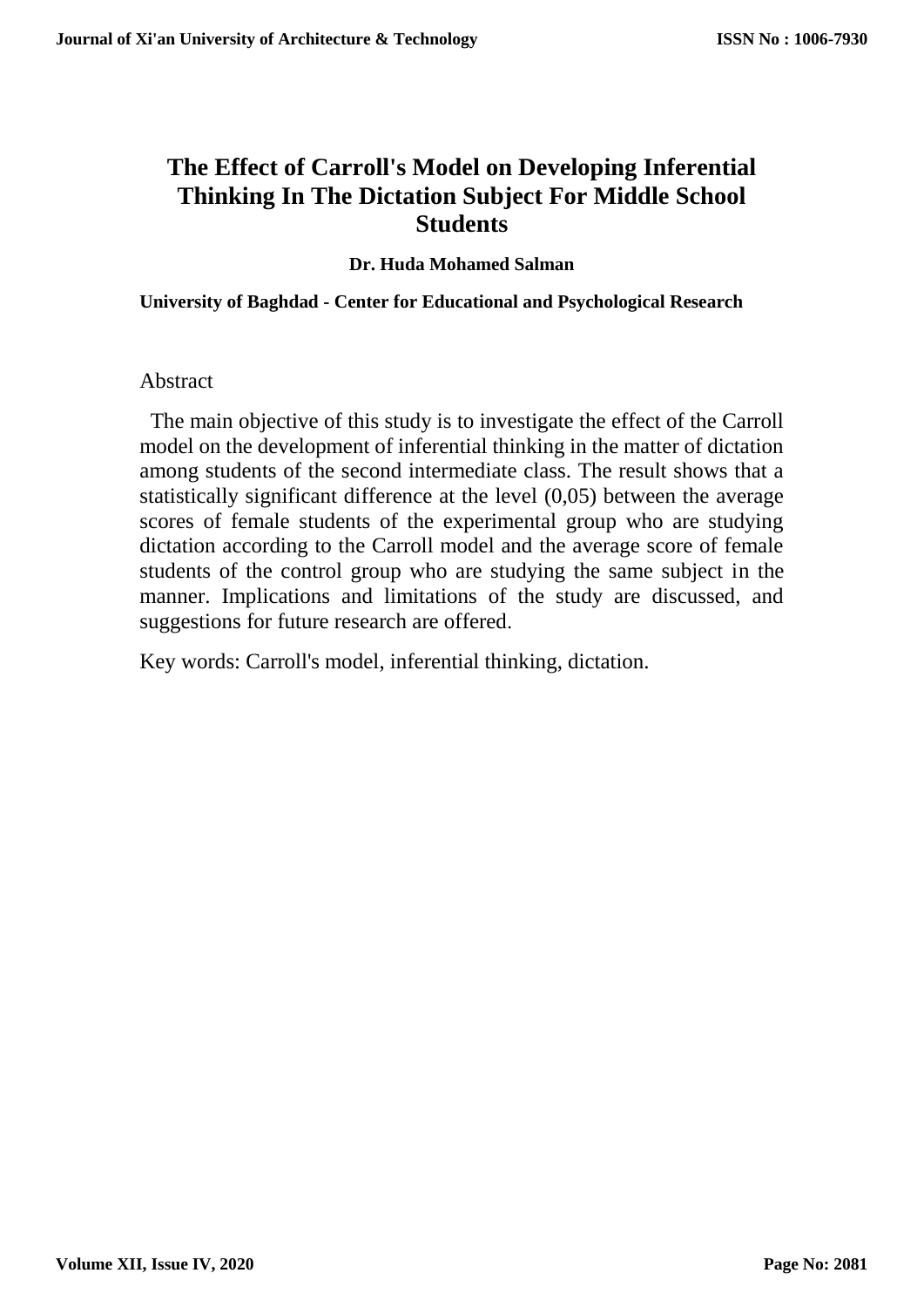Research problem:

Middle schools suffer from a clear weakness in the skill of dictation, and this negatively affects students' mastery of spelling. In spite of the efforts made by specialists with regard to language teaching, students 'problems are still continuing and their clear form is manifested by their weakness and their limited capabilities in dictation and their weak application of sound and linguistic systems as well as the apparent weakness in ability To speak and communicate using this language. (Ahmad, 2002, p. 3). It also shows the weakness of the lack of continuity in going to school or the inability of learners to limit their thoughts, fear and hesitation And the confusion that afflicts them when they hear the spelling that is sometimes higher than the level of the learner's thought and awareness, or it contains difficult words or the length of the spelling, which forces the learner to speed up the pronunciation or writing. (Al-Dulaimi, 1999, p. 108) Here, this problem emerged, which is the difficulty of dictation by students, especially when practicing which is their inability to start and continue in and their symptoms and aversion to them due to the difficulty of pronouncing words and sentences correctly and their inability to draw the word without errors, which prompted the researcher To study this problem

## research importance:

Language is the individual's means of expressing his feelings, emotions and needs, and it is a human trait that is unique to human beings from other beings and a sublime gift that God Almighty bestowed upon them as it is their important means of communication, understanding and social adjustment. (Al-Issawi, 1994, p. 9)

Language is of great importance in acquiring all kinds of knowledge and arts, and it is also a way to transfer heritage from the past to the present. Civilization succeeded in codifying and preserving it (Naif, 1985, p. 73) that dictation makes the teacher familiar with the difficulties the learner faces in spelling and in understanding Distinguishing sounds and rules, as it helps the learner to be aware of the weaknesses he suffers from after completing the dictation process and comparing his spelling with the original piece that was dictated to him (1972 - P151- Deyes)

While (Moller, 1970) asserts that any mistake made by the individual in his writing has an effect on changing the word and thus the difficulty of reading and understanding it (1970 - P236 - Muller). The importance of dictation is evident in being one of the main branches of the language for written expression. Grammar and morphological rules are a means of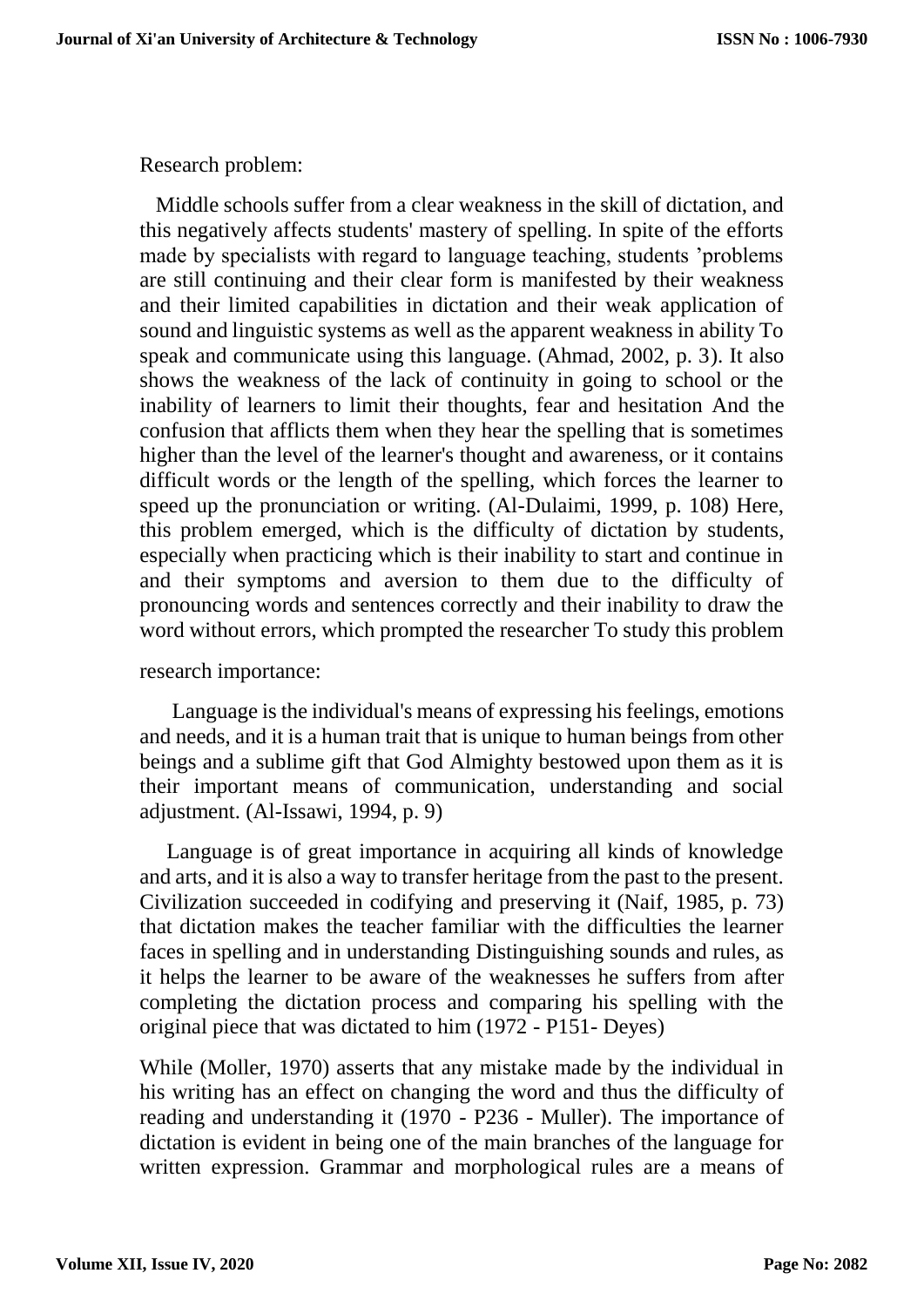authenticity for writing in terms of expression and derivation, and a way to develop learners 'linguistic fortunes and refine their literary tastes, thanks to what they study of methods, good examples and eloquent correct linguistic structures. (Ibrahim, 1968, p. 193) Educators have set the following dictation goals:

1.It helps the student with good expression and broadens his linguistic information circle, because it alerts him to the parts that the sentences consist of and makes it easier for him to learn about the experiences of others (Najlawi, 1963, p. 116)

2.The student trains the correct writing and fixes its image in the mind (Jamal, 1962, p. 176)

3.Dictation requires training and practice so it helps to improve the student's streak, reveal their weaknesses and work to address them (Zureik, 1970, p. 117)

4.Students return accuracy of observation, strength of attention and good listening (Al-Hashemi, 1967, pp. 141-142)

5.Test students 'ability to draw words and know their weaknesses to deal with them (Al-Jumblatti, 1975, p. 171)

Based on the foregoing, the researcher sees the necessity of using modern methods and methods in teaching and diversifying them, because they are among the most important factors that lead to the success of the educational process.

As a result of the changes taking place in this age in knowledge and scientific facts, both quantitatively and qualitatively, and the progression of knowledge, the multiplicity of its methods and strategies, the multiplicity of models, and the organization of their learning, which necessitated building more educational models and designs appropriate to the nature and development of that knowledge (Abu Jaber, 2006: 151)

One of these models is the Carol model, and its primary goal is to reach all students to high levels of education, as well as it can address the problem of slow learners and lead to an atmosphere of interaction and participation between students instead of the spirit of competition when using traditional methods because they depend on specific and specific criteria for the required level of achievement that seeks All students have access to it (Salvin & Karweif, 1984: 730-732).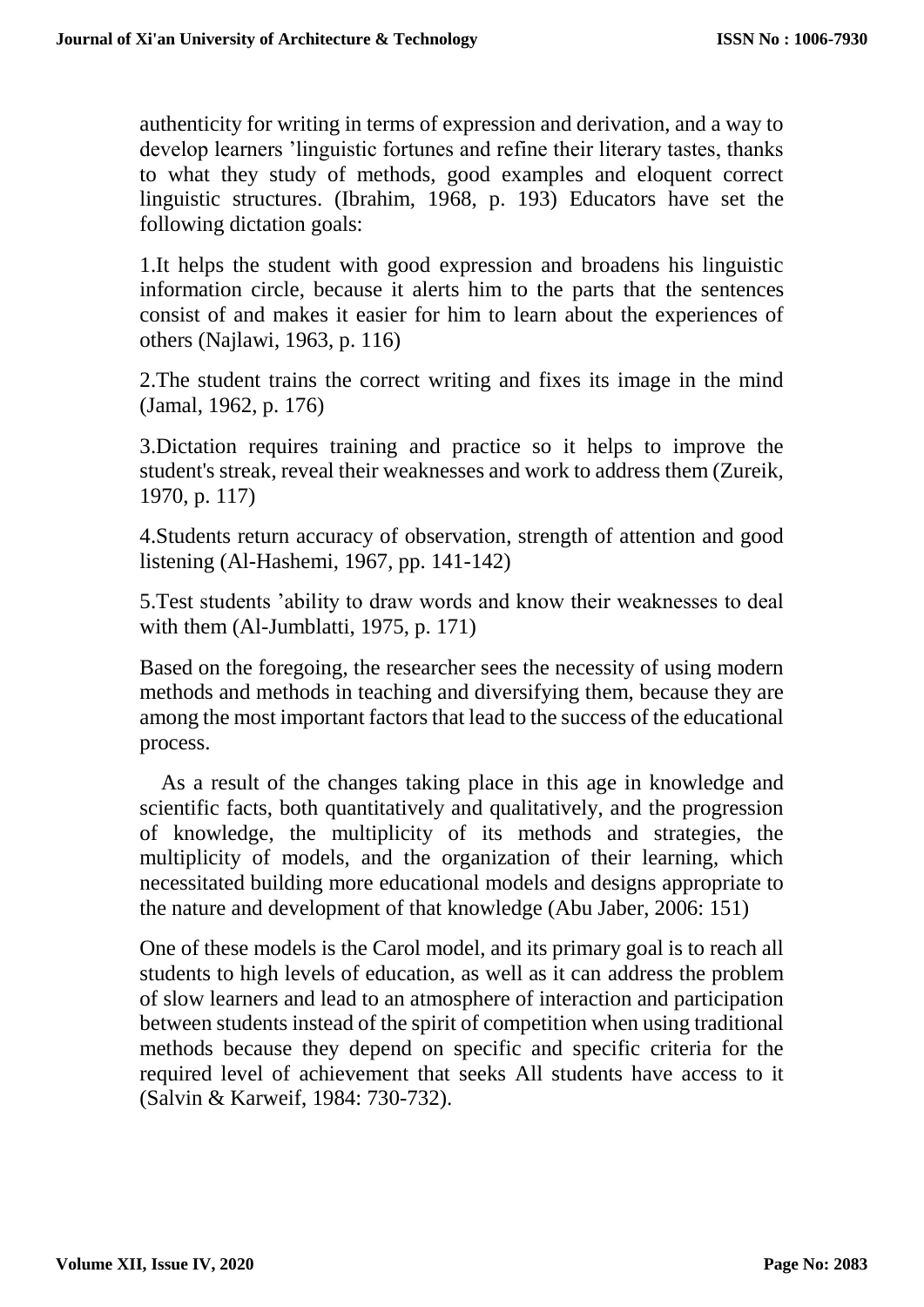Research objective: The current research aims at the effect of the Carroll model on developing inferential thinking in the dictation subject of secondgraders middle school students

Research hypothesis:

There is no statistically significant difference at the level (0.05) between the degrees of female students who study the Carol model and those who study in the usual way in developing inferential thinking

There is no statistically significant difference at the level (0,05) between the avera scores of female students of the experimental group who are studying dictation according to the Carol model and the average score of students of the control group who are studying the same subject in the traditional way in the post-test to collect the material

: search limits in the search limits in the search limits in the search limits in the search limits in the search limits in the search limits in the search limits in the search limits in the search limits in the search lim

Second-graders in Al-Sayeda Zainab (P) Intermediate School for Girls of the Baghdad Education Directorate, Karkh Third

Dictation topi the second intermediate grade

Defining terms Carole's model knew: (Zayer et al., 2013)

"Formulating a theory that indicates that the degree of learning is determined by the amount of time the student devotes to learning an educational task, compared to the time necessary to master that task" (Zayer et al., 2013: 73)

Procedural definition

A set of procedures and methods used by the researcherteacstudentsofthe second intermediate class (the experimental group) in the dictation

Inferential thinking I knew (Rizk, 1987)

One of the thinking processes that involve graduation or drawing conclusions, and includes solving problems using general principles and applying them to issues and facts (Rizk, 1987, p. 35) Proceduraldefinition:

The mental ability to think through discoveries down to the resul

Chapter two: theoretical framework and previous studies

Carroll Mode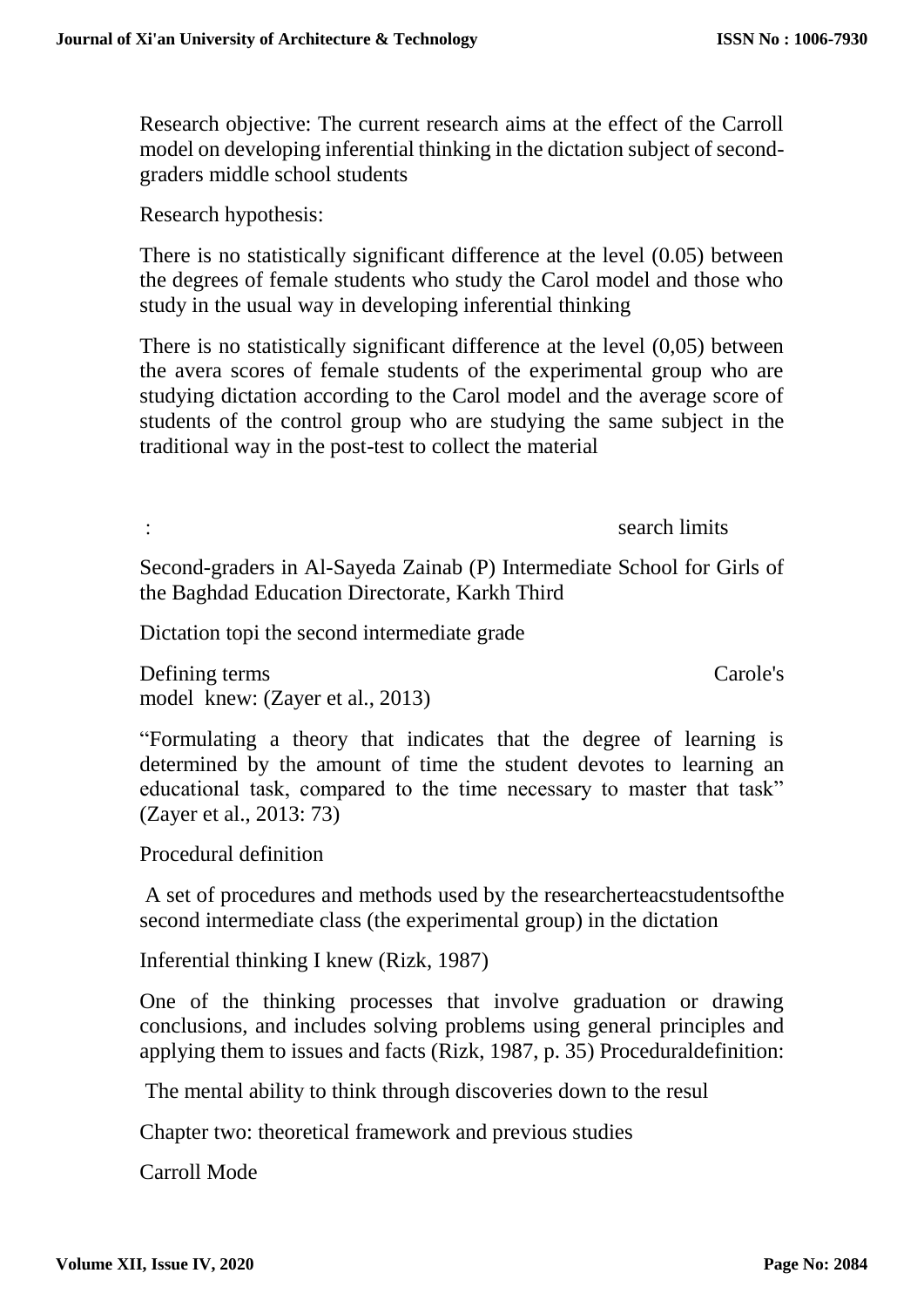In 1963, Carroll presented a model for school learning, and Carole identified in his model this element of time as a fundamental variable in learning, as he assumed that students were able to achieve goal

John Carroll: - He is one of those involved in educational psycho-social sciences, who graduated from Harvard University, and he created a model for school learning that was first published in the Journal of the Teachers College in New York in 1963, after which the researchers invested heavily in subsequent studies. As much as they are allowed to do so if they are willing to invest the time needed to learn the content, but the time difference between students to master a school assignment or educational mission is indicated by the individual differences between students (Katame and others, 1994: 287) (Jensen, 1965: 101-102)( Caroll, 1963: 724) In his educational method, Carroll relied on the process of evaluating the actual time used on the original time set for the subject, as follows: (Huitt, 2006) Degree of learning  $=$  time spent on learning / time needed to learn (Caroll, 1963: 729)

Carroll Model Step

Splitting the content of the subject into educational units.1

Analyze these educational units into smaller units.2

3.Defining criteria for mastery of learning goals in each unit of study, by determining the percentage of paragraphs that students are expected to answer correctly, as they are usually 80-85% of the paragraphs set to measure the mastery of each unit and show a specific percentage of students 80% or more to reach Specific proficiency level

4.Preparing equal forms of formative diagnostic tests, and these tests are not used for students 'degrees or placing them in ranks for comparison

5.Preparing a set of various educational materials to assist students who do not reach the level of proficiency in their learning for the academic unit, after applying their formative diagnostic test, as well as defining some procedures, such as teaching in small groups.

6. If a particular procedure or method does not succeed to overcome a specific problem among students What has been learned from this part, knowing the level of achievement of each student, and revealing their weaknesses, and this is done in terms of giving them therapeutic classes individually or in small groups, or by selling any procedure that the teacher deems appropriate according to their need for that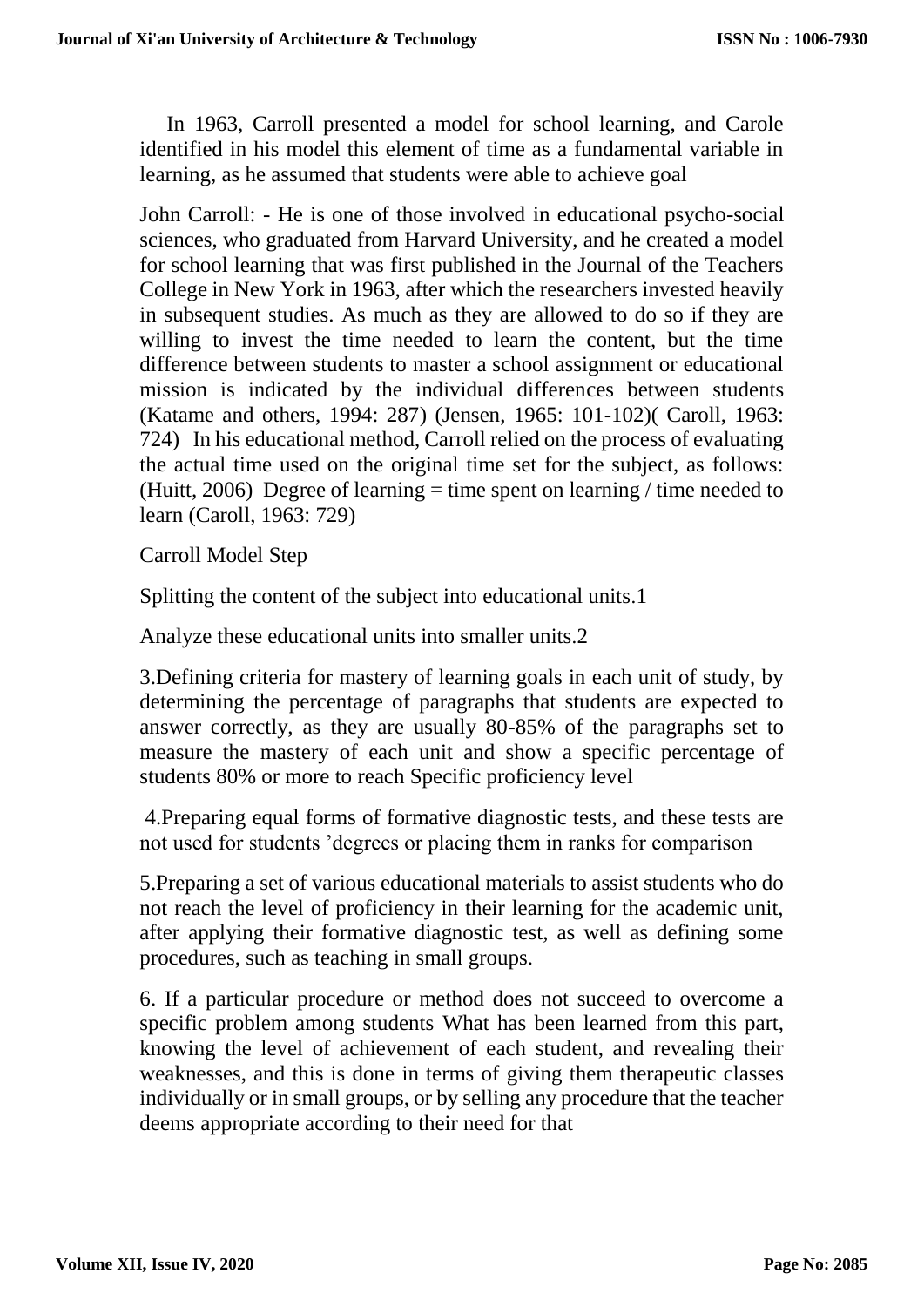7.After completing all the units of study, a total test is applied, in order to measure the level of mastery of student learning. In light of this test results, students' grades are given to the classroom(Abu Zina, 2010: 199 -201)

: Carroll Model Features

A. The learner learns according to his own speed

B. The objectives are formulated in a procedural manner

 C. Dividing the content into small educational units and the learner not moving to the next unit until he reaches mastery

W . Building units based on systems style from careful planning, good application and comprehensive evaluation

:previous studies

Study (Aziz, 1997)

The study was conducted in Iraq, anitknow the effect of using the George Polya model to solve problems in developing inferential thinking for the fourth year students He conducted a random test to apply the experiment to two divisions of the fourth year, one of which was studied according to the Polya model, by 32 students, and the other was studied in the usual way and by 32 students as well. Parity between the two groups was verified in the number of variables, and the glomerulus test was usedTo measure students' inferential thinking, which consisted of 40 items, their validity and reliability were confirmed by the mid-way segmentation, and a pretest was conducted, and the results showe:

1.There are statistically significant differences in inferential thinking between the two groups in favor of the experimental group

2.There are statistically significant differences between the pre and post tests in the inferential thinking of the experimental group in favor of the post test

3.The absence of statistically significant differences between the pre and post tests in the inferential thinking of the control group (Aziz, 1997)

Study (Hatem, 2014) :

The study was conducted in Iraq, and it aimed to know the effect of Carole and Assyria's strategy on acquiring historical concepts and their retention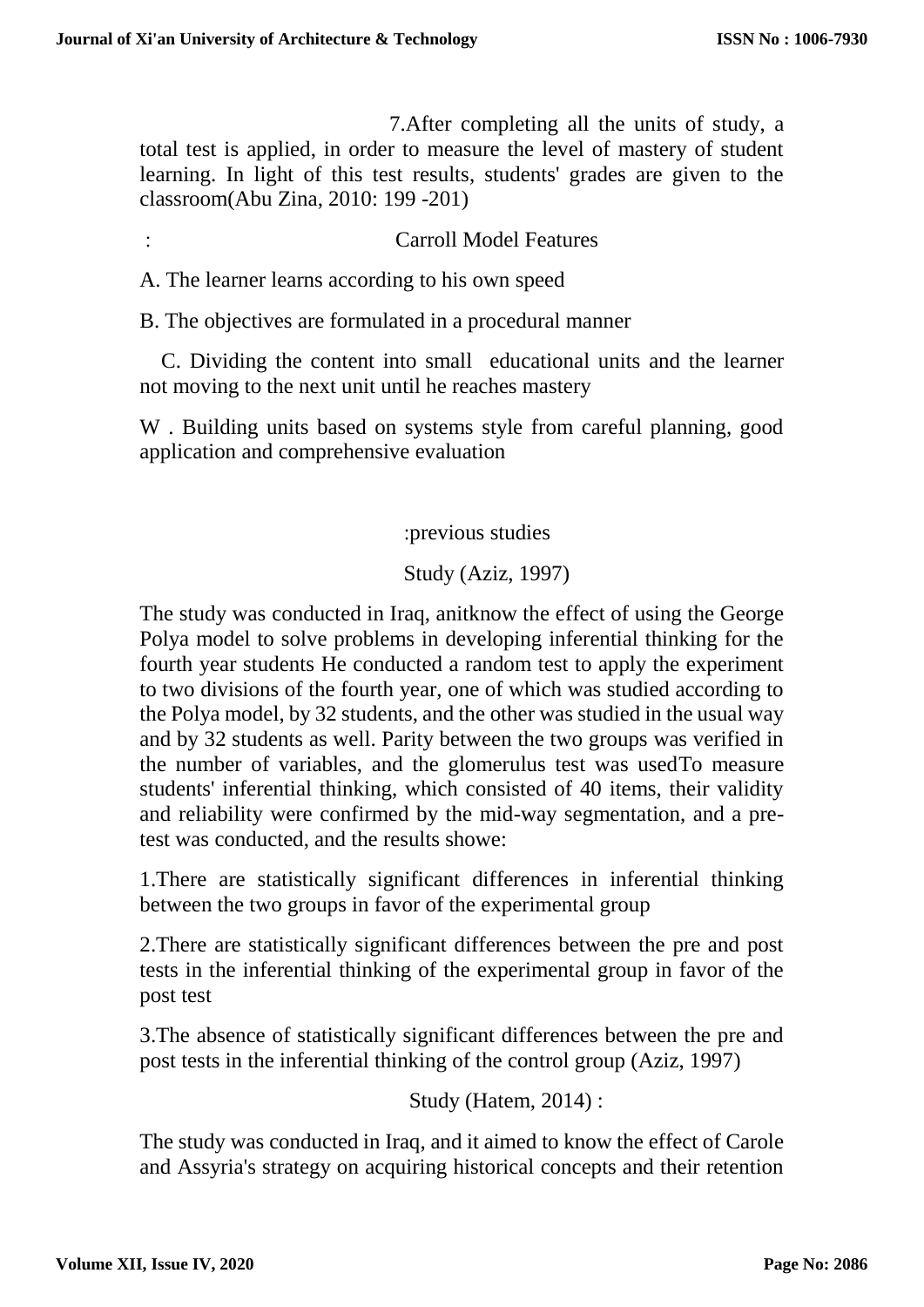among middle school students, in the subject of Arab Islamic historyThe sample consisted of (105) students, (36) students in the first experimental group, which is studying the Carroll strategy, (35) students in the second experimental group that is studying the Assyria strategy, and (34) students in the control group taught in the traditional wayAt the beginning of the experiment, the researcher rewarded the three research groups in variables: (intelligence, time life calculated by months, previous knowledge, and academic achievement of the parents). For the purpose of statistically processing data, the researcher adopted a mono-variance analysis and a (chevage) method, and the study revealed the following results:-

1.The students of the first experimental group, who studied with Carroll's strategy, outperformed the students of the second experimental group who studied according to Assyria's strategy of acquiring and retaining historical concepts

2.The students of the first two experimental groups, who studied with the Carroll strategy and the second that was studied according to the Assyria strategy, outperformed the control group that studied the traditional way of acquiring and retaining historical concepts (Hatem, 2014: C-SH).

Research methodology and procedures:

(Experimental design: in Table No (1

| the tool                  | Dependent variable   | Independent variable | the group        |
|---------------------------|----------------------|----------------------|------------------|
| Inferential thinking test | Inferential thinking | The Carol Model      | Experime<br>ntal |
|                           |                      | traditional way      | Control          |

Research community and sample

Number of members of the two research groups, Table No. (2)

| Number of students after   Number |                 | of   Number of   the group |              |
|-----------------------------------|-----------------|----------------------------|--------------|
| exclusion                         | students before | students                   |              |
|                                   | Exclusion       |                            |              |
|                                   |                 | 37                         | Experimental |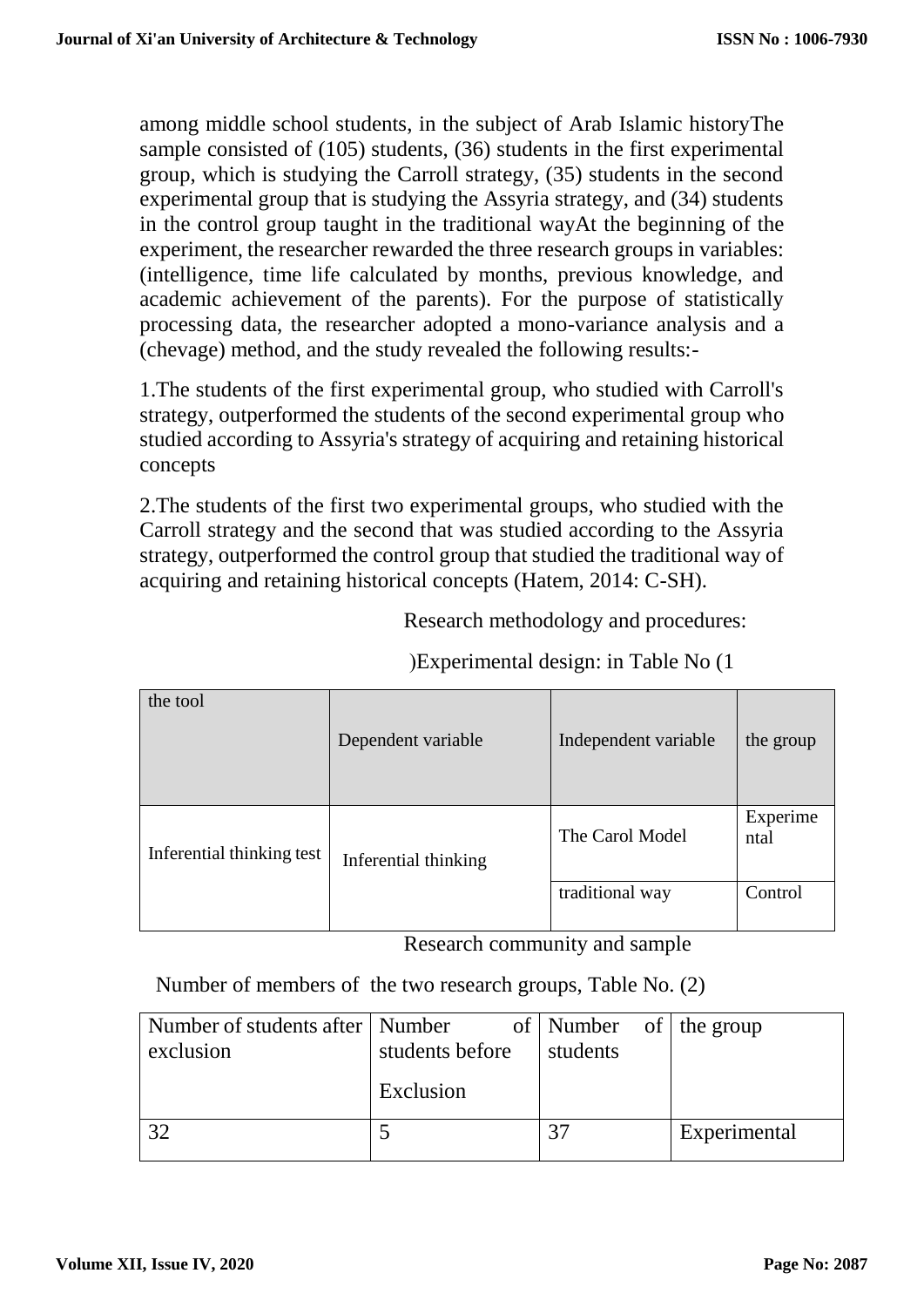| $\Omega$<br>ے ب |                         | 39                 | Control |
|-----------------|-------------------------|--------------------|---------|
| 64              | $\sim$<br>┸ <del></del> | $\mathcal{L}$<br>◡ | Total   |

Equivalence of the two research groups: The researcher's keenness to conduct the equivalence process between the two research groups (control and experimental) statistically in the variables that may affect the results of the experiment, and these variables

1.Chronological age calculated in months: The age of the students - the research sample - was calculated in months, and it became clear that the difference was not statistically significant at the level (0.05), and the calculated T value is less than the tabular T value and with a degree of freedom (62), and this indicates that the two study groups - Control and experimental - equal in time life. Table No. (3) clarifies this

| Significance | $\log$ ree                            | T value       |       | standard             | The<br>average | size       |               |           |
|--------------|---------------------------------------|---------------|-------|----------------------|----------------|------------|---------------|-----------|
|              | at)<br>level<br>0 <sub>0</sub><br>0,5 | of<br>freedom |       | Tabular   Calculated | deviation      | Arithmetic | the<br>sample | the group |
|              | <b>Not</b><br>statistically           | 62            | 0.307 | 04 $\cdot$ 6         | 188            | 32         | Experime      |           |
|              | significant                           |               |       |                      | 97.6           | 50 \ 187   | 32            | Control   |

Degrees for the previous year for Arabic language for the first intermediate grade:

The researcher rewarded between the two research groups, it became clear that the difference was not statistically significant at the level of significance (0.05), as the calculated T value was less than the tabular T value and Table No. (4) illustrates this

| Significance   Degree     |               | T value |            | standard  | The<br>average | size          |              |
|---------------------------|---------------|---------|------------|-----------|----------------|---------------|--------------|
| level<br>at<br>)05.0(     | of<br>freedom | Tabular | Calculated | deviation | Arithmetic     | the<br>sample | the group    |
| <b>Not</b><br>significant | 62            | 2       | 189.0      | 672.9     | 250.62         | 32            | Control      |
| Statistically             |               |         |            | 192.10    | 718.62         | 32            | Experimental |

Academic Achievement of Parents: After calculating the value of Kay (Ca2), it became clear that the difference was not statistically significant at the level of significance  $(0.05)$ , as the calculated value of Ca  $(Ca2)$  was less than the value of Ca (Ca2) tabular, and Table No. (5) shows that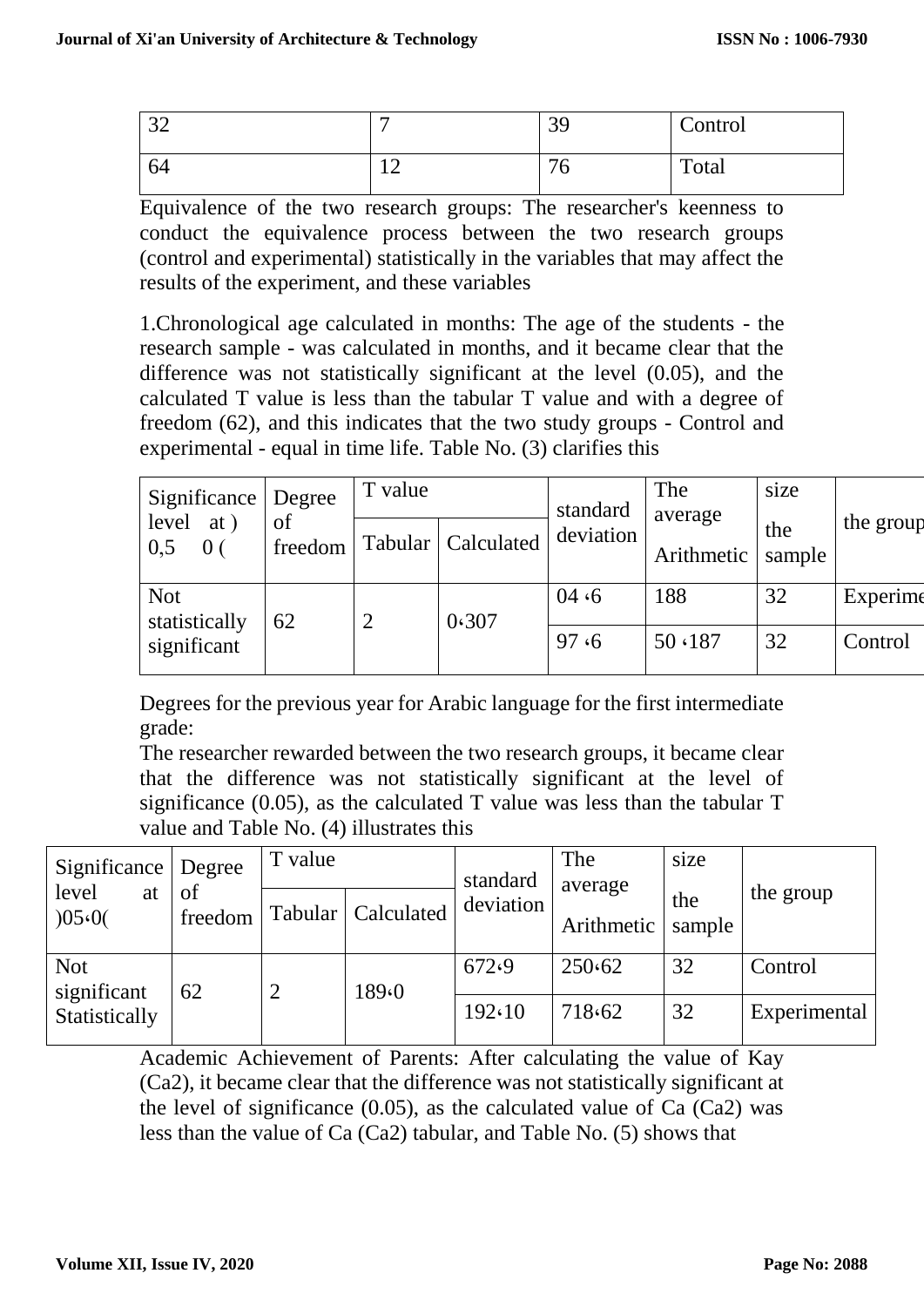| Signi<br>fican               | Values) Ka $^{2}$ ( |                | Deg                          |                                       | Academic achievement |                   |                |                |                 |                    |                          |                  |
|------------------------------|---------------------|----------------|------------------------------|---------------------------------------|----------------------|-------------------|----------------|----------------|-----------------|--------------------|--------------------------|------------------|
| ce<br>level<br>at<br>)05.0   | Tabul<br>ar         | Calcul<br>ated | ree<br>of<br>free<br>do<br>m | Coll<br>ege<br><b>or</b><br>abo<br>ve | dipl<br>oma          | Ins<br>titu<br>te | Pre<br>p       | Medi<br>um     | Pri<br>mar<br>y | illit<br>erac<br>y | Sam<br>ple<br>volu<br>me | the<br>group     |
| <b>Not</b>                   |                     |                |                              | 9                                     | 3                    | $\overline{2}$    | 5              | $\overline{2}$ | $\overline{7}$  | $\overline{4}$     | 32                       | Contro           |
| statisti<br>cally<br>signifi | 49.9                | ,72.0          | $\overline{4}$               | 9                                     | 1                    | $\overline{4}$    | $\overline{4}$ | 3              | 5               | 6                  | 32                       | Experi<br>mental |
| cant                         |                     |                |                              | 18                                    | $\overline{4}$       | 6                 | 9              | 5              | 12              | 10                 | 64                       | Total            |

-Academic achievement of mothers: After collecting data and after calculating the value of Ca (Ca2), it became clear that the difference was not statistically significant at the level of significance (0.05), as the calculated CaI (Ca2) value was less than the CaI (Ca2) tabular value, and this indicates The two research groups are equivalent in the academic achievement of mothers, and Table No. (6) illustrates this

| Signi                               | Values) Ka $^{2}$ ( |                |                              |                                               |                |                   | Academic achievement |            |                 |                    |                          |                  |
|-------------------------------------|---------------------|----------------|------------------------------|-----------------------------------------------|----------------|-------------------|----------------------|------------|-----------------|--------------------|--------------------------|------------------|
| fican<br>ce<br>level<br>at<br>)05.0 | Tabul<br>ar         | Calcul<br>ated | Degr<br>ee of<br>freed<br>om | Co<br>lle<br>ge<br><b>or</b><br>ab<br>OV<br>e | dipl<br>oma    | Ins<br>titu<br>te | Pre<br>$\mathbf{p}$  | Medi<br>um | Pri<br>mar<br>y | illit<br>erac<br>y | Sam<br>ple<br>volu<br>me | the<br>group     |
| <b>Not</b>                          |                     |                |                              | 7                                             | $\overline{2}$ | 5                 | 5                    | 5          | 5               | 3                  | 32                       | Control          |
| signifi<br>cant<br><b>Statist</b>   | 81.7                | 72(0)          | 3                            | 6                                             | $\overline{4}$ | 6                 | $\overline{4}$       | 5          | $\overline{4}$  | 3                  | 32                       | Experi<br>mental |
| ically                              |                     |                |                              | 13                                            | 6              | 11                | 9                    | 10         | 9               | 6                  | 64                       | Total            |

Adjust some exotic variables:

1.Selecting the sample members: by randomly selecting the members of each group from between the two groups, and through statistical treatment between the members of the two groups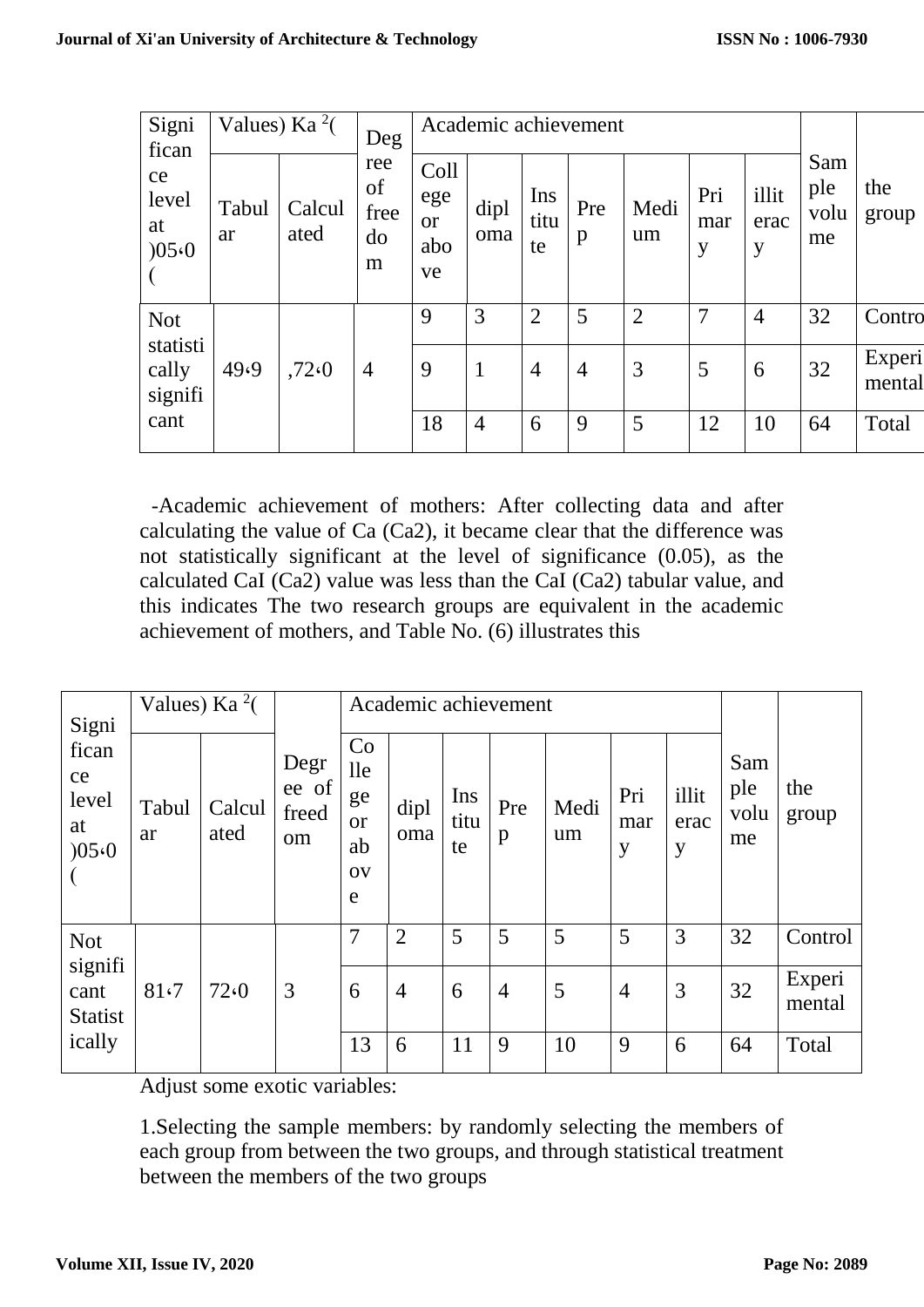2.Maturity: biological, psychological or mental changes may occur on the same individual who is subject to the experiment, positively or negatively affecting the results of the study Melhem, 2000, p. 362).

3.The accompanying circumstances and variables: in which the accidents that are likely to occur during the period of the experiment are intended to have an effect on the dependent variable (Odeh and Malkawi, 1992, p.  $126.$ (

4.Experimental extinction: the effect generated by leaving a number of students of the two research groups during the experiment, which leads to the effect on the group's average achievement (Ouda and Malkawi, 1992, p. 126.(

5.The effect of experimental procedures: Fixing a number of characteristics related to the research situation, which may appear during the study between the experimental variable and the dependent variable (Melhem, 2002, p. 360)

6.Duration of the experiment: It was equal for the experimental and control groups, as it started on Sunday, 7/10/2019, and ended on Monday, 24/12/2019

Determining behavioral goals:

Their number reached (133) behavioral goals, distributed at the six levels of knowledge field of Bloom's classification of behavioral goals, by (36) goals for knowledge, (27) targets for understanding, (27) targets for implementation, and (18) targets For analysis, (13) targets for syntax and (12) targets for evaluation, distributed on the main topics of vocabulary for educational content

The test tool for inferential thinking:

it included topics for the dictation subject for the second intermediate class, which is fifteen subjects, according to the relative weight (percentage) for each of the educational content and the level of behavioral goals to determine the optional paragraphs

Validity of the test:

The researcher relied on (80%) of the consensus among the arbitrators on the validity of the paragraph as a minimum to accept the paragraph within the test Stability of the test After applying the test to the exploratory sample, the stability of the test was calculated using the (Cronbach alpha)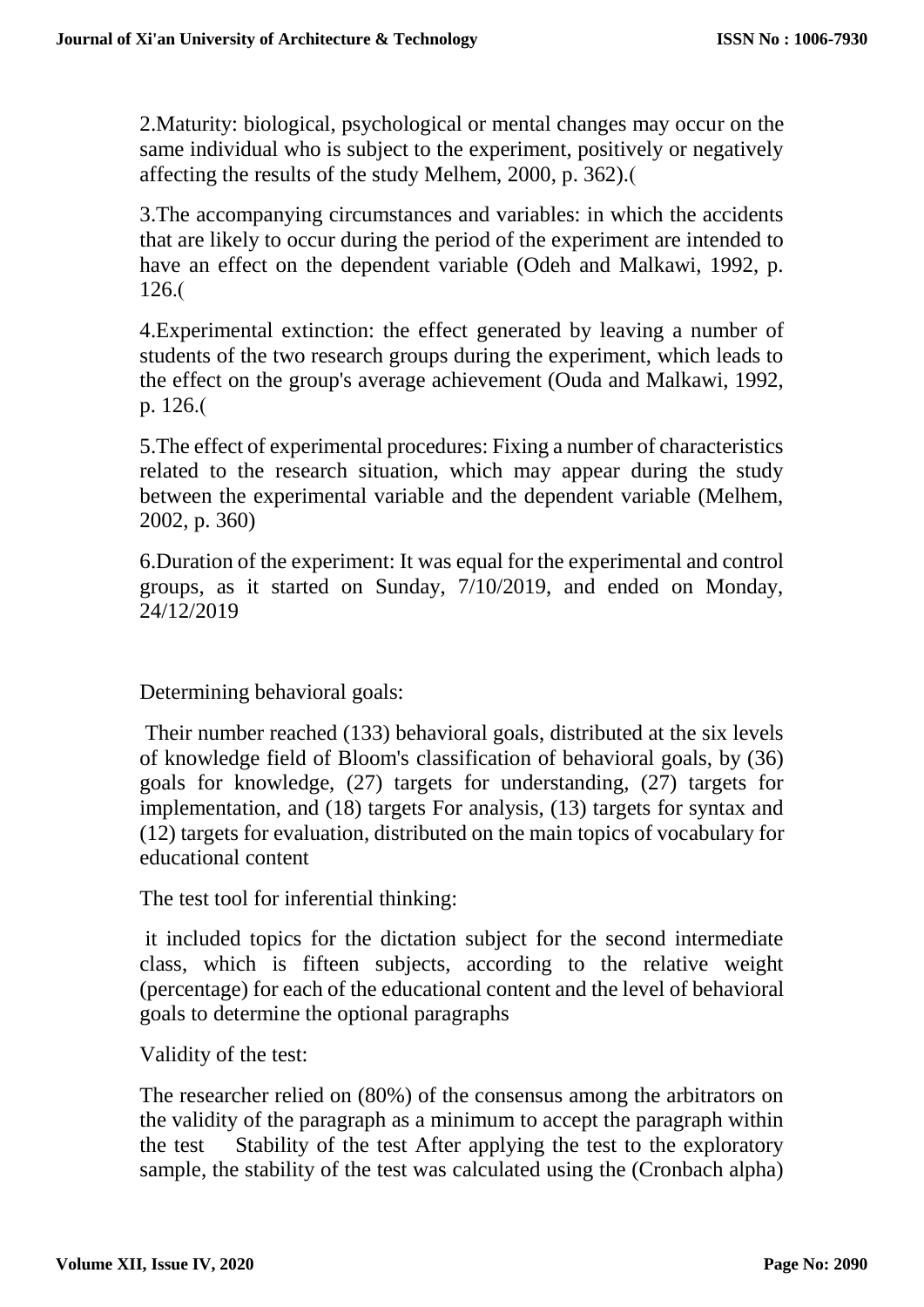method, which is the same method in which the stability of the inverted thinking test items was calculated, reaching (0.84), which is a very high stability factor, as the stability factor is considered good if it reaches (0) , 67) and above (Al-Nabhan, 2004, 237 Statistical means: T-test for two independent samples, square (Ca2), difficulty factor, paragraph discrimination factor, Cropnakh-alpha equation, effectiveness of alternatives

Show results ;

"The first hypothesis: There is no statistically significant difference at the level (0.05) between the average grades of female students who studied according to the Carroll model, and the average grades of female students studying the same subject according to the usual method," and table (7) shows that

Arithmetic mean, standard deviation, and T value for student scores on the inferential thinking test for the experimental and control groups.

| Significance   Degree        |                       | T value       |         | standard       | The<br>average | size       |               |           |
|------------------------------|-----------------------|---------------|---------|----------------|----------------|------------|---------------|-----------|
|                              | level<br>at<br>)05.0( | of<br>freedom | Tabular | Calculated     | deviation      | Arithmetic | the<br>sample | the group |
| Statistically<br>significant | 62                    |               | 24.4    | $200 \cdot 13$ | 125.73         | 32         | Experime      |           |
|                              |                       |               |         | 396.11         | 718.60         | 32         | Control       |           |

It is clear from the aforementioned table that the calculated T value is greater than the tabular T value at the significance level (0.05), thus rejecting the null hypothesis.

# Conclusions;

-The Carroll model makes the student a central focus of the education process.

-The Carroll model focuses on raising students' motivation with an emphasis on individual differences

-The Carol model requires effort and time by female teachers

Recommendations;

Work to train male and female teachers to use the Carol model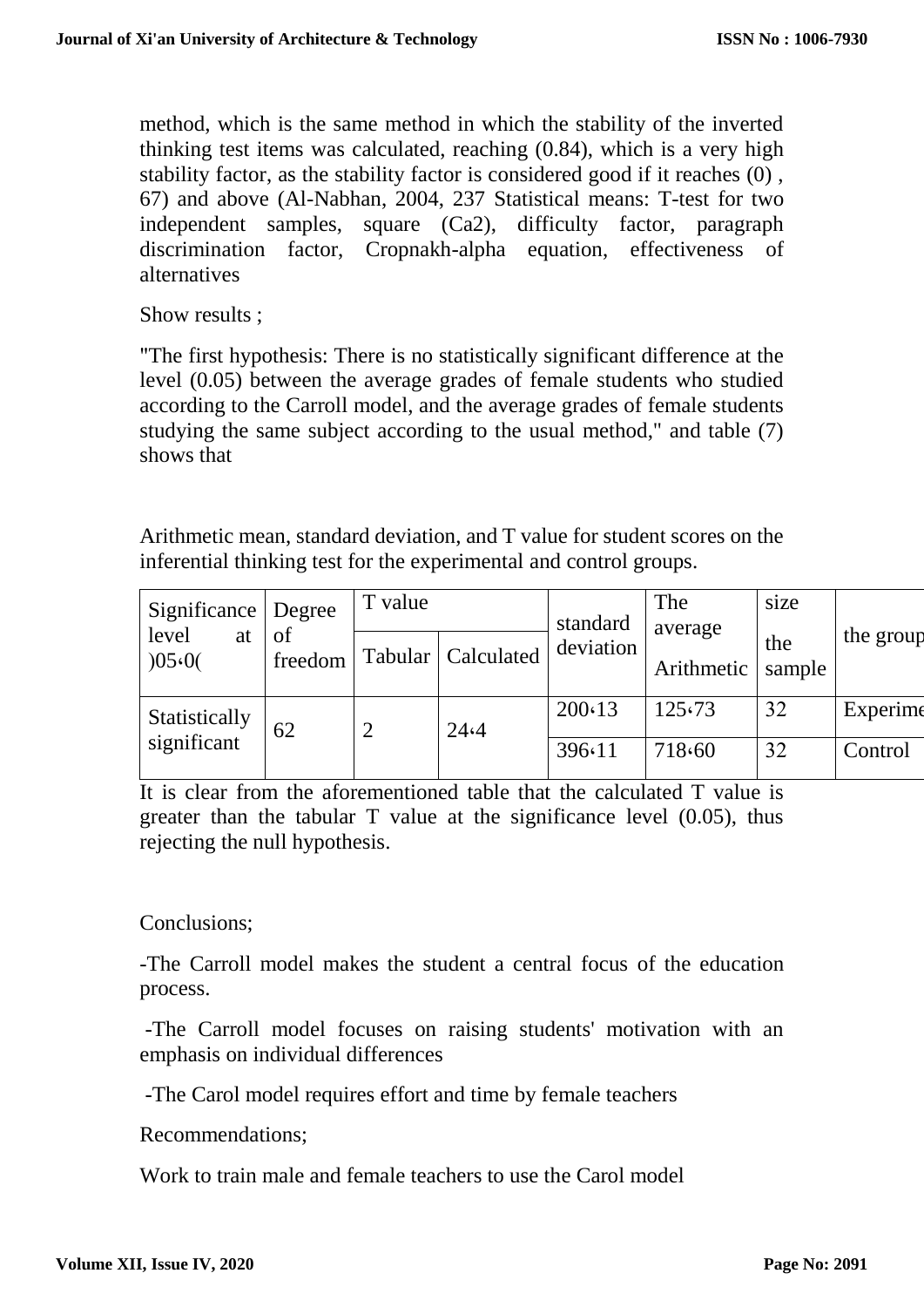-The necessity of adopting the Carol model, which focuses on making the student the center of the educational process

### Suggestions;

Carrying out a similar study in other variables-

To conduct a similar study in other subjects or stages of study for both sexes-

--Conducting a study between males and females on the effect of their teaching according to the Carroll model for the stages (preparatory and university).

### Sources;

1.Abu Zina, Farid Kamel (2010): Developing and teaching school mathematics curricula, Wael House for Publishing and Distribution, Amman.

2.Amin, Mervat Fathy Riyad (1999): "The effect of using the BLOM learning strategy to enable primary school students to achieve", Assiut University. Journal of the College of Education, Egypt.

3.Hatem, Riyam Muhammad (2014): "The impact of Carole and Assyria's strategies in acquiring historical concepts and retaining them among middle school students," unpublished Master Thesis, College of Education, Al-Mustansiriya University

Qatami, Youssef et al. (1994): Teaching Design, Al-Quds Open University 4.

5.Al-Sadiq, Ismail Muhammad Al-Amin Muhammad (2001): Methods of Teaching Mathematics, Theories and Applications, Fourth Series in Education and Psychology, Book XVII, Dar Al-Fikr Al-Arabi, Cairo

Abdullah Hasan et al., 2018'' Chemical synthesis and characterization of silver nanoparticles induced biocompatibility for anticancer activity'', Indian Journal of Public Health Research & Development, 9 (11), 352-357

7.Caroll , J.B (1963) : "A model of School Learning", Teachers college Record , 64:8, pp.723-733

8.Huitt, W. (2006) : Overview of classroom processes . Educational Psychology Interactive, Valdosta, GA: Valdosta State University.